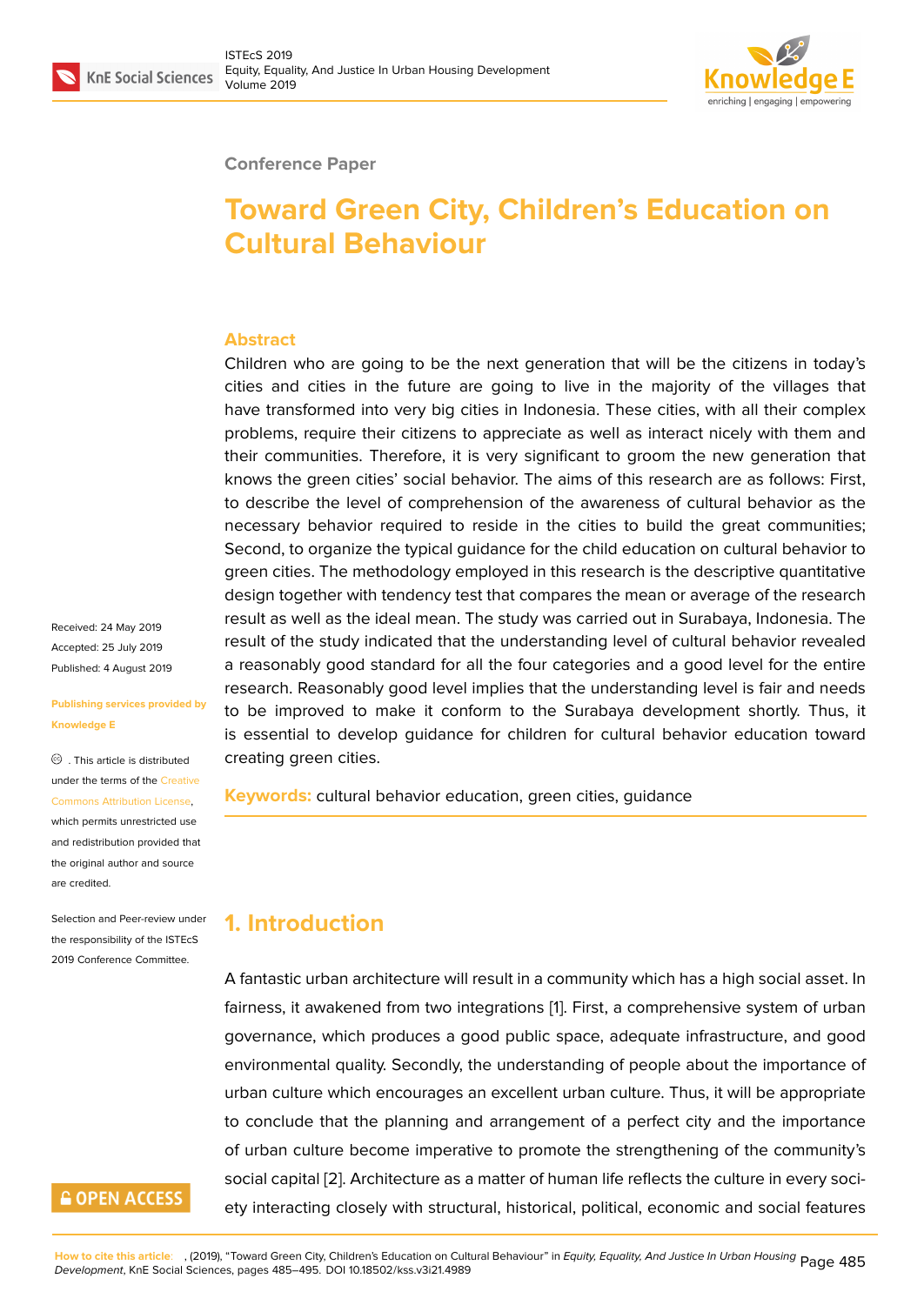of community [3]. An understanding of the city culture and making the social capital of citizens stronger will automatically prompt citizens to be more responsible for the city environment, including building a green and a well-rounded city.

Children co[nst](#page-9-2)itute a future generation who will reside in the city today, or in the future as the majority of rural areas in Indonesia will transform into a big city. The town, with its problem of complexity, demands its residents understand as well as have excellent interaction with it, its environment, and its community. Hence, it's very vital to groom a new generation that has an awareness of cultural behavior which will result in the formation of a green city.

This study has two aims. First, to determine how much awareness of urban culture the city residents have in the means of excellent city life. Second, to arrange the guide of city culture education for children that are responsive to the environment to create a green city.

Urban cultural behavior implies a culture which includes physical systems (technology), social systems, and a system of ideas, which are obtained via learning [4]. Thus, city culture is a kind of behavior which applies to city life and can produce a fantastic city community. That behavior derived from the learning process that will be better off if conditioned via the education process. Hence, children's education regardi[ng](#page-9-3) urban culture is crucial.

Living in the city demands an understanding of the culture and way of life of the city. In agreement with Wuss [5], Wirt [6], and Lees [7], Kamil noted that there exist four aspects which must be understood and responded to positively by the urban residents, to achieve a secure and harmonious life. Understanding the urban culture implies a readiness to negotiate on four [a](#page-9-4)spects [o](#page-9-5)f city life: he[te](#page-10-0)rogeneity, density, social intensity, and anonymity [8].

Density refers to solidity, which is usually calculated using the formulation of the number of people per land area. The higher the population per meter square, the higher will be the den[sity](#page-10-1) of the area. Migration, as well as urbanization, is one of the leading causes of high density. The problem of economic inequality is another factor which triggers high density. The upper class can purchase a large area, construct luxurious as well as super luxurious houses where only a few people live. They buy one or more new houses for investment without living in it. Conversely, many families having nine or more members live together in very small houses such as those built on a small piece of land about 36 square meters or less.

Heterogeneity means the variation in behavior and character of residents of the city. The city is the center which attracts mass movements of rich and poor, the youth, male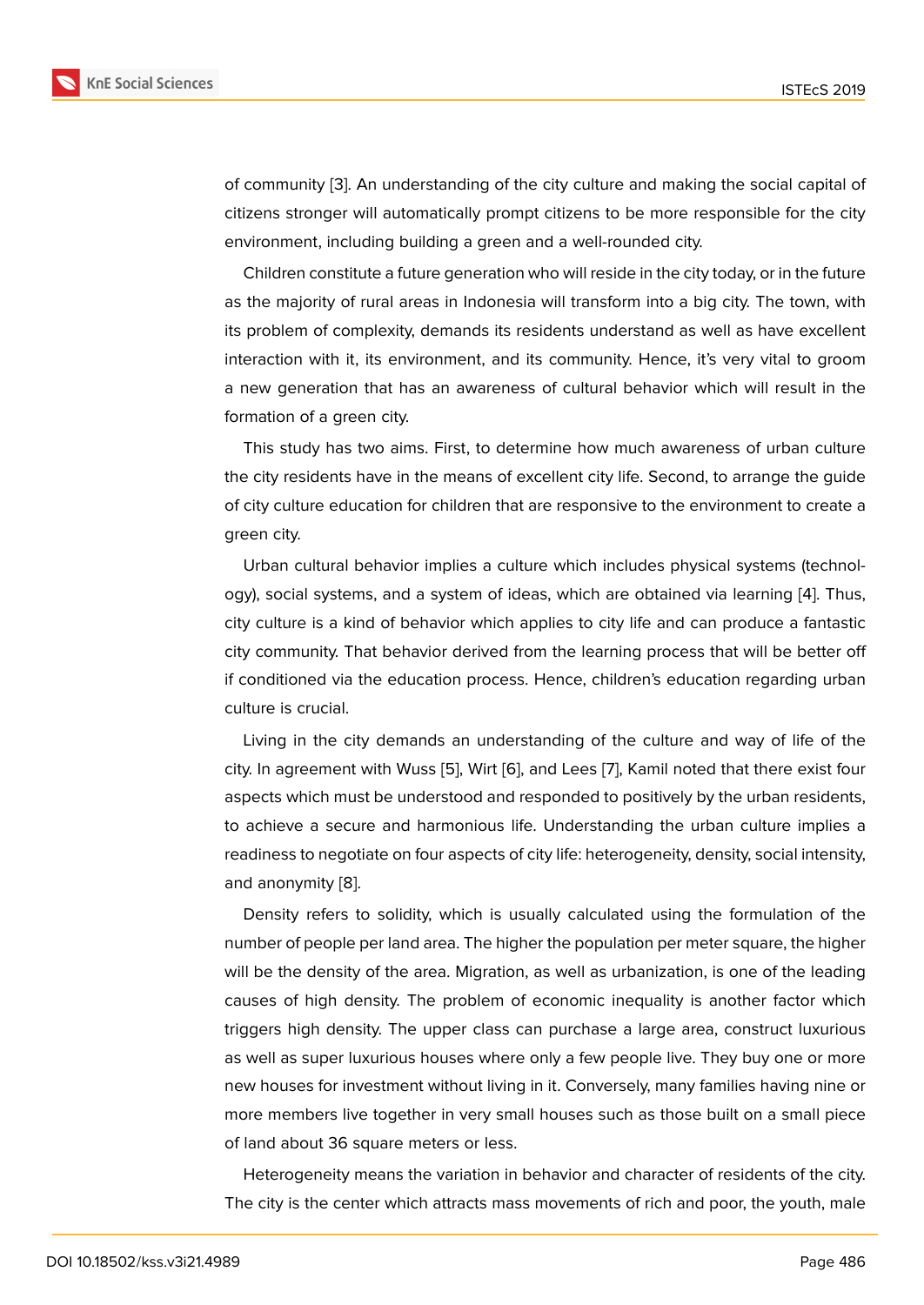and female, educated and uneducated, and people of other socio-cultural attributes. They all migrated to the city for various reasons, such as studying, working or seeking a means of livelihood, and more. Therefore, the city has different individuals with all manner of differences mingling as one.

Anonymity implies that city residents living individually and collectively form part of the city. Individuals, as well as communities, melt into the urban citizens that seems to be nameless. Hence, a municipal convention is required, which happens to be a generally agreed upon a rule which is aimed at creating a very peaceful life. This urban convention is subdivided into two types, which are a legal convention, such as obedience to zebra cross, traffic signs, traffic light, and lots more. The cultural convention, in the form of consensus, is based on culture, customs, or local norms.

Social intensity means the method, depth, and frequency of social interaction among citizens. A person tends to be comfortable while hanging out with people that have certain things in common with them. Similarities concerning with ethnicity, education, hobbies, religion, and more, which constitute different communities. These communities have the potential for creating quality cities if the activities of the population are positive. However, the opposite condition will also arise if the differences between communities result in social friction.

Therefore, the first goal of architecture is to build a proper space for human activities. Having sufficient knowledge about human beings and their relationships with others can be useful in creating an environment that is appropriate for certain types of activities. On the other hand, as social creatures, humans have various qualitative and quantitative levels of social interactions; while many of the existing buildings have created a deeper gap in human relations by solely responding to the functional needs and failing to give focused attention to human factors [9].

### **2. Research Methods**

This paper relies on half of the outcomes of the research conducted in 2013 in Surabaya. The choice of Surabaya as the research city is informed by purposive consideration, concerning the result of the study carried out the year before. The center of Surabaya city was found to feature very high objective quality. Therefore, there was an assumption that it could be a study model for the development of urban structure policies and urban culture education models.

The technique used to gather the data of city residents' understanding of cultural behavior is a questionnaire, supported by interview. To fulfill the reliability and validity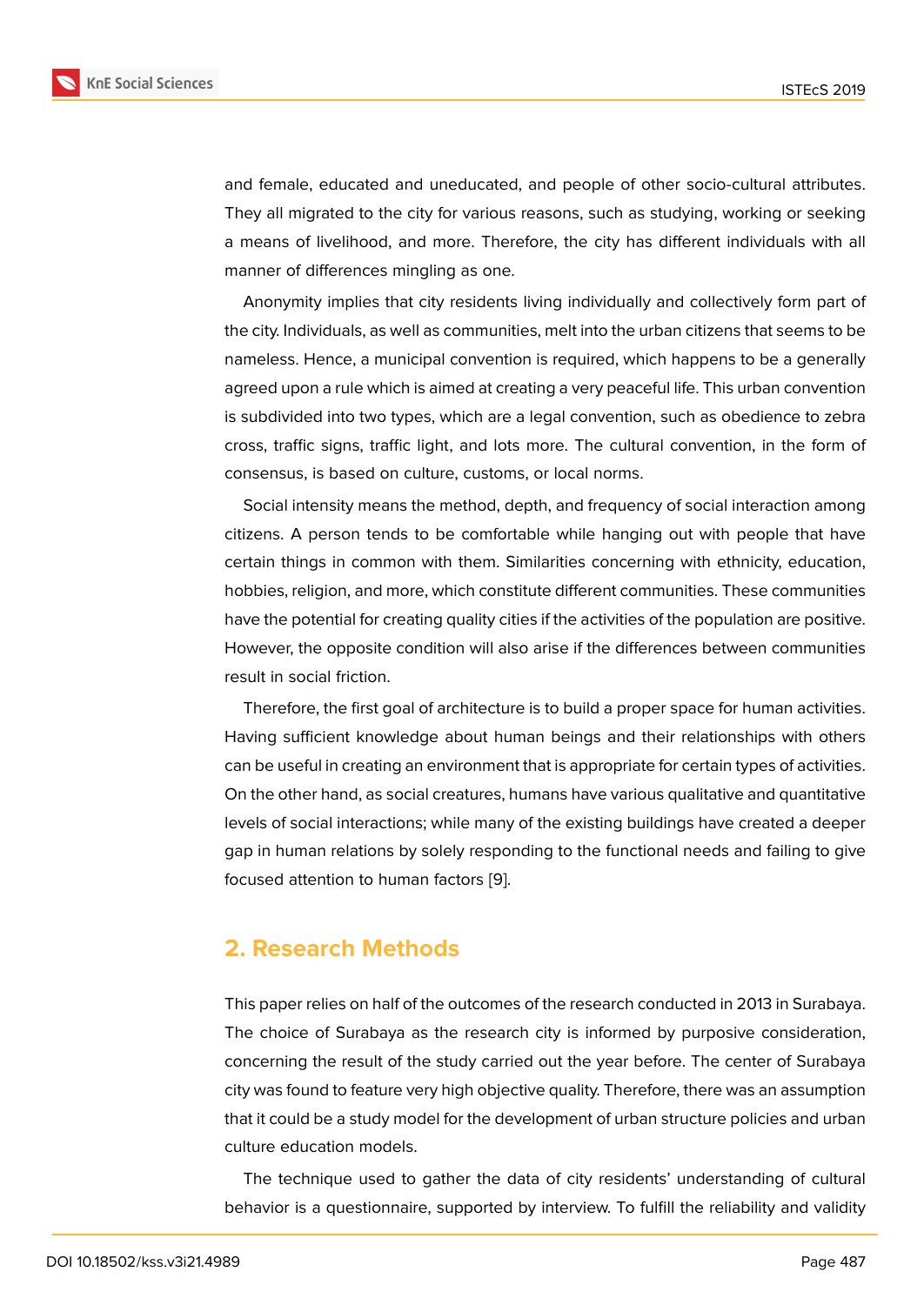requirements of the research the deductive analysis was carried out to fulfill the content validity; inductive validity was carried out to test the internal validity using the product moment correlation technique from Pearson; External validity has to do with the level of the instrument scale which is capable of predicting variables designed as criteria. The item is considered valid if the significance coefficient in the correlations table is lower than α (confidence level) which is set at 0.05. If the opposite happens, namely ρ value> 0.05, then the item is considered invalid; The next step is testing instrument reliability on all things which have been found valid. The test was performed using an internal consistency model via a split technique that was analyzed by the Spearman-Brown formula. If the correlation coefficient ( $\rho$  value) of the calculation results is  $\geq 0.8$ , then the instrument is considered reliable.

For the variable understanding of urban culture behavior, it appears that out of 35 questions representing four research indicators, there were seven questions (numbers 3, 4, 15, 16, 17, 28, and 35) which were considered invalid. These seven questions are done away with and are not processed in the subsequent data of the questionnaire. Depending on the testing of all the questions items which have been considered valid above, testing all variables produces a correlation coefficient (ρ value) 0.777, with the upper split technique producing a correlation coefficient of 0.807, the lower split technique producing a coefficient of 0.818, which means that the whole is greater than 0.7. Thus, the instrument is considered reliable and can be used.

This study was designed by using data which have an ordinal scale, accidental and purposive samples. Therefore, it does not fulfill the requirements of parametric statistics. Based on that, this study does not need testing of the parametric requirements for normality and homogeneity tests, and it was decided immediately to use non-parametric statistics. Providing an overview of each of the variables X and Y, descriptive analysis is employed, showing frequency, mode, means, and median data. Then a tendency test was carried out for the interpretation of the data.

The interpretation of data via trend test depends on the mean of each variable (X) which is compared with the parameters Ideal Mean (Mi) and Standard Deviation (SD). The Ideal Mean is a fixed parameter which is determined using calculation:  $\frac{1}{2} \times \text{minimum}$ value + maximum value). Interpretation criteria are formulated as follows:

Furthermore, as part of the recommendations of the research, an urban culture children's education guide was prepared, toward building a better urban community in the future, leading to the creation of a green city. This guide was formulated by adopting and adapting the primary references: A Kid's Guide to Building Great Communities: A Manual for Planners and Educators. Canadian Institute of Planners [9]. The guidelines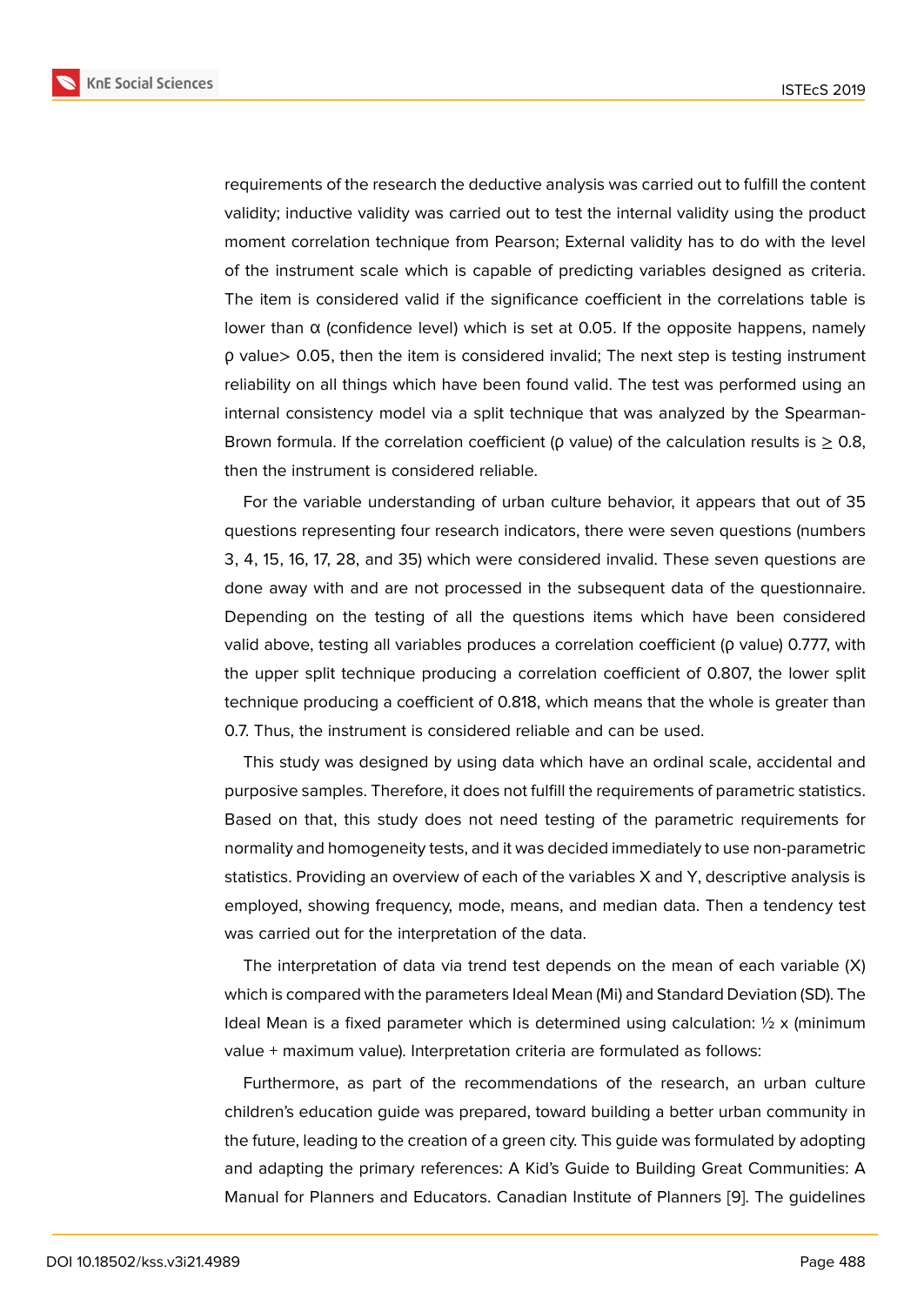

Table 1: Criteria of Descriptive Interpretation Measurement.

```
Very Low = X < Mi - 1.5 SD
Low = Mi - 0.5 SD > X \geq Mi - 1.5 SD
Moderate = Mi + 0.5 SD > X \geq Mi - 0.5 SD
High = Mi + 1.5 SDi > X \geq Mi + 0.5 SD
Very High = X \geq Mi + 1.5 SD
```
are adapted to the local context (Indonesia), but this paper has not yet described the outcomes of the Implementation, and only gives examples of a small portion of the models and learning materials for urban culture education.

# **3. Research Result and Discussion**

The results of the study indicate that the overall level of understanding of the citizens of the city of Surabaya on urban culture lies in good category (as shown in table 2). Well, this implies that the citizens of Surabaya manifest a high understanding of aspects of urban life. City residents, thus, have both the ability and awareness to negotiate with diversity, density, social institutions, and social intensity relating to the public interest.

| X average | 137.62        |                 |           | X ideal | $1/2 \times (minimum score + maximum score)$ |              |        |             |
|-----------|---------------|-----------------|-----------|---------|----------------------------------------------|--------------|--------|-------------|
| SD        | 27.76         |                 |           |         | 1/2X (28+196)=112                            |              |        |             |
| No        | Raw score     | Mature<br>value | Coversion |         |                                              | Criterium    |        |             |
|           | $Xi + 1.5$ SD | 153.64          |           |         | 137.62                                       | $\mathbf{L}$ | 153.64 | Very good   |
|           | $Xi + 0.5 SD$ | 125.88          | 153.64    | $\geq$  | 137.62                                       | $\geq$       | 125.88 | Good        |
| 3         | Xi - 0.5 SD   | 98.12           | 125.88    | $\geq$  | 137.62                                       | $\geq$       | 98.12  | Good enough |
| 4         | Xi - 1.5 SD   | 70.36           | 98.12     | $\geq$  | 137.62                                       | $\geq$       | 70.36  | Not good    |
| 5         |               |                 |           |         | 137.62                                       | $\,<\,$      | 70.36  | <b>Bad</b>  |

Table 2: Test Understanding of Total Variable toward Urban Culture Behaviour.

If each aspect is looked at in detail, it reveals that the level of citizens' understanding of urban culture is only a pretty good category. It is moderate, meaning average (mediocre). However, for such a large city as Surabaya, this level of understanding is sufficient to prove that high objective city quality, based on the results of the research in the first year, affects the understanding as well as cultural awareness of its citizens. About the density, the understanding level of citizens is also quite good. That is, city residents have tolerance and a high enough threshold for density. This is because the residents of the city are used to living in a thickly populated city, have the ability to adjust to the density of the city, not feel too crowded because they reside in densely populated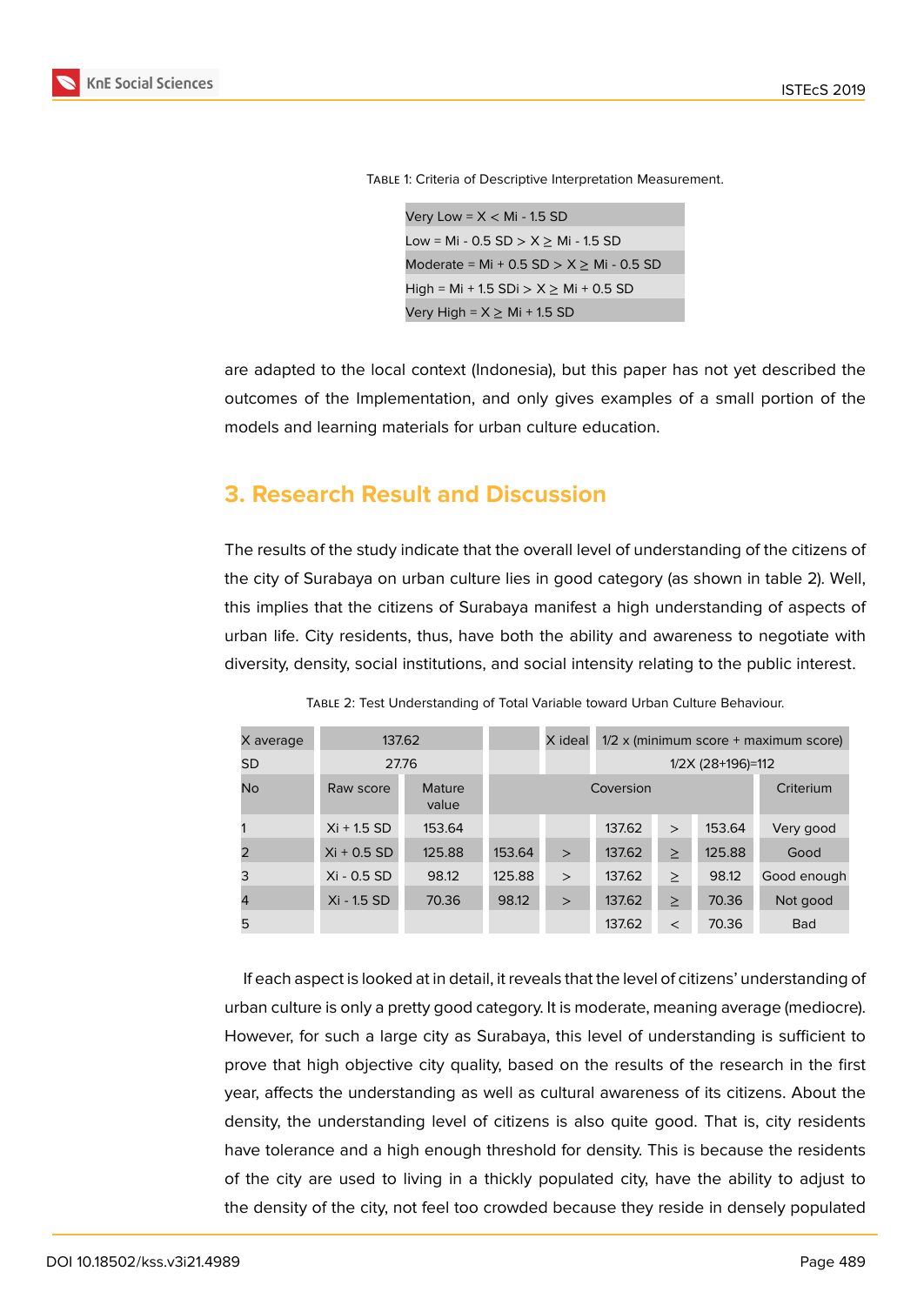

cities, and have enough thresholds for stress owing to lives jostling in traffic congestion, densely populated housing environment, and more.

A similar result indicated the aspect of heterogeneity, the level of understanding of citizens falls in a pretty good category. In terms of diversity, the city is an area which has much variety and diversity. This diversity encompasses socioeconomic levels, cultural differences, ethnicity, level of education, beliefs, age, gender, and more.

Similarly, on the anonymity aspect, as the citizens of the city have differences, multifarious needs, and interests, it is not possible for a citizen of the city to be a lone ranger or individualistic. As part of a city, an individual is subject to public rules, citizenship conventions, and social institutions. In this aspect, it was discovered that the citizens of the city of Surabaya also posses a good level of understanding.

In the aspect of social intensity, citizens of Surabaya also possess a pretty good understanding. That is, city residents are in a position to know, hold formal or informal meetings, interact, and do activities together with others, including activities in the public space of the city.

Based on the findings, the discussion highlight two things. First, city residents who were respondents in this study are residents who are used to enjoying public space, and they have an average level of secondary education. The level of understanding of this urban culture behavior in the general public, including lower-class residents who have low knowledge, needs to be examined further. For the time being, there is an assumption that the general public has a lower level of understanding than citizens who are used to enjoying public space.

Second, the level of understanding of urban culture behavior is in a reasonably good category on all the four indicators and good when considered as a whole. Moderate, implying that the understanding is average, and must be improved to adjust to Surabaya's increasingly complex life in the future. The good category should be suspected that it is not due to the urban culture education which is carried out in a planned manner by the city government, but rather due to the role played by the citizens. The communities in Surabaya widely play the role of the citizens. An analysis of the Jawa Pos daily news above reveals that the city government focuses more on the social, economic, and physical and development of the city. Meanwhile, urban culture education has never been planned and programmed; it has always been a consequence of city development. In this context, the roles played by various community members is very significant.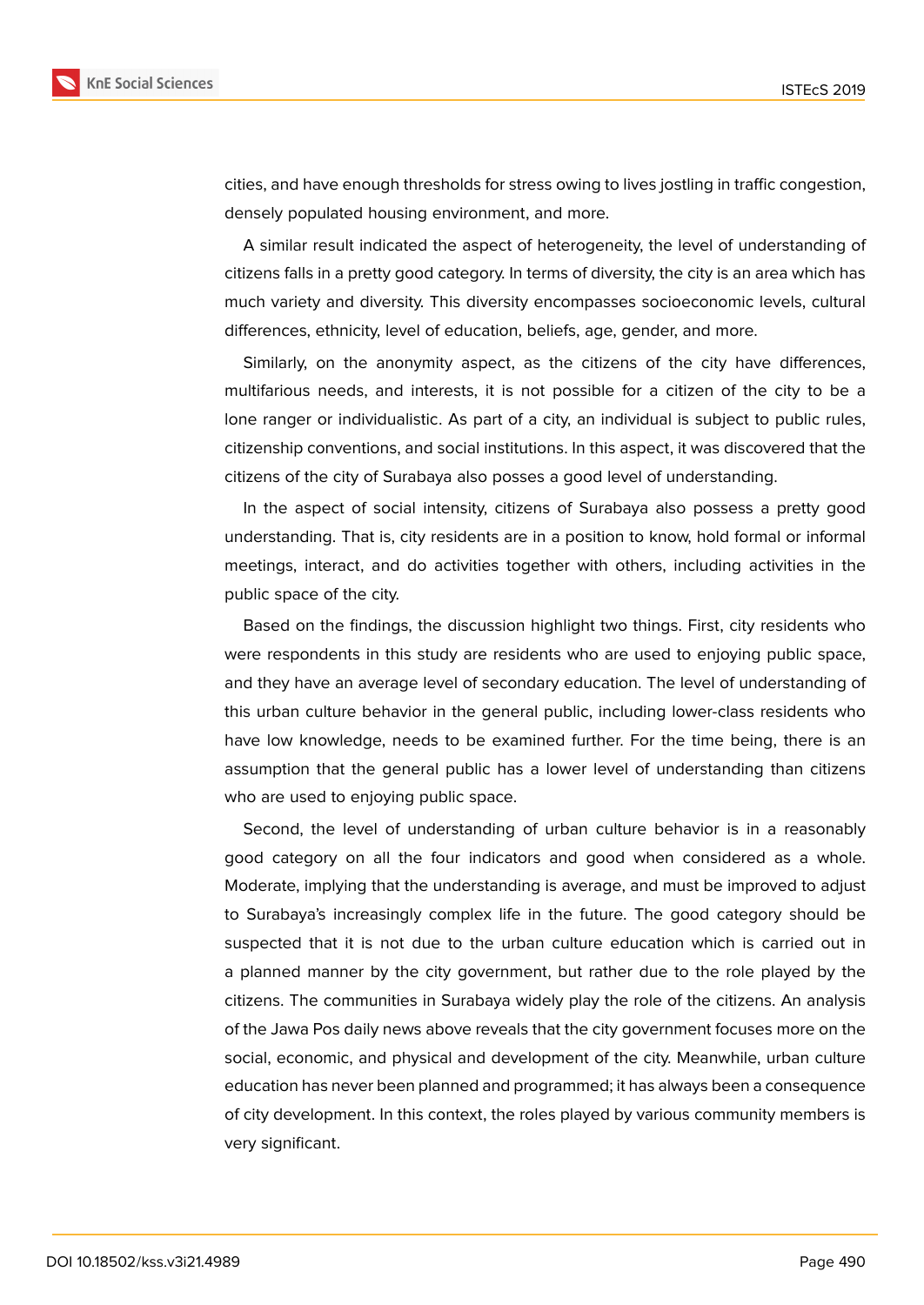# **4. Conclusion and Recommendation**

The result of the research revealed that relatively, the level of understanding of Surabaya residents towards city culture behavior is regarded as good. Good, implying that Surabaya residents have a high enough understanding of the aspect of urban life. Therefore, townspeople have the ability and awareness to negotiate with diversity, density, social regulation, and social intensity which correlate with the public interest. However, city residents who were respondents in this study were residents who were used to enjoying public space, and they have an average level of secondary education. The research did not test the understanding level of this urban culture in the general public, including lower-class people who have low education.

The level of understanding of the cultural behavior of the city is moderate in the four indicators and good if considered as a whole. The category moderate was not due to urban culture education which is planned by the city government, but it was rather due to the roles played by the citizens themselves. The role of citizens is widely played by the communities in Surabaya. Hence, this paper recommends the government, community or school to implement the education guide on urban culture toward green cities. The example model for urban culture education is indicated as follow [10].

#### **1. Define the environment**

#### **Purpose: Improved motor skills and perception of space**

**Media: Constructions**

#### **Method: Presentations**

#### **Study: Local history, community, and city geography**

#### **Level: 4 to 9**

Come up with a puzzle based on your community environment (neighborhood, city or country) or a fictional city. Make use of the colored area function map, or a base map involving the identification of various places such as factories, schools, shops, or homes. Use any specific existing map or make it yourself. The size of the puzzle is based on the age of the children and the type of map. Let your puzzle be in such a way that all parts have the same shape. Form groups with each group having 2-5 children. Discuss how and why a city looks "different." Is there anything right or wrong? Put all parts of the puzzle together, one after the other, to allow for an understanding of how a city is formed and built.

After that, carry out a survey: In which environment do you want to live? Here are the examples of survey's statement: Environment hoped for by the children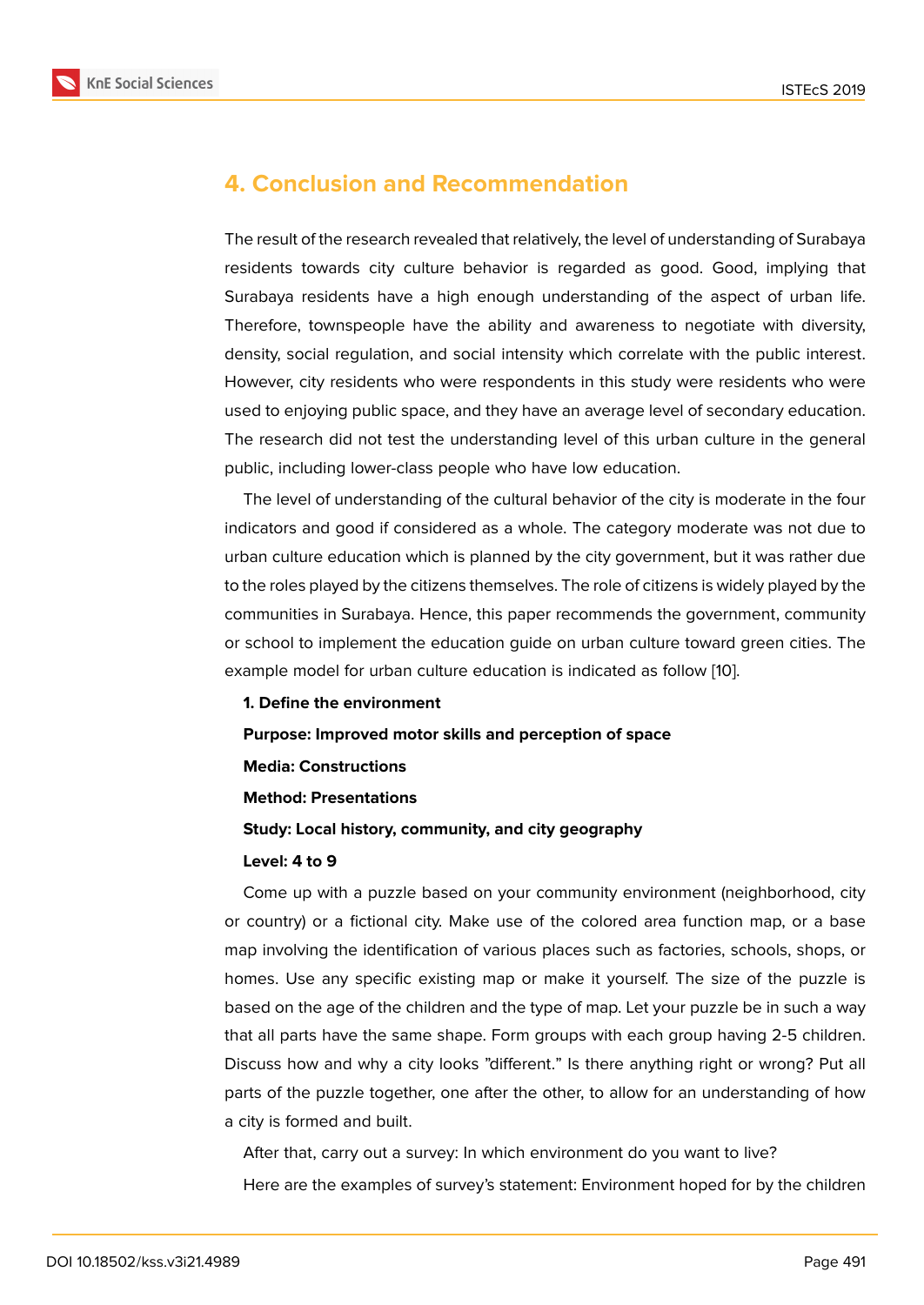



- district / *kelurahan*) better for young people, using the methods of . . . . . . . . . . . . . .
- 6. The three major environmental problems in my community are . . . . . . . . . . . . . . . . . .
- 7. Is there anything which needs to be altered in your environment? If there are, mention three main things which need to be changed, and ways of doing this?..

#### **2. Describing the environment**

#### **Purpose: Increasing the sensitivity towards the environment**

#### **Study: The language ability**

#### **Levels: 1 to 3; 4 to 8**

My environments' name is: . . . . . . . . . . . . . . . . . . . . . . . . . . . . . . . . . . . . . . . . . . . . . . . . . . . . . . . .

Some words below can be employed to explain objects or places in your surroundings. Next, to each word, write the name of the place or object in your neighborhood or draw it with a sketch, which you believe fits the word. Write your answer in the box. Include yourself if necessary.

Table 3: Template: Describing the place or object in my environment.

| Wet                | Fresh            |  |
|--------------------|------------------|--|
| Dirty              | Unfriendly       |  |
| Friendly           | <b>Beautiful</b> |  |
| <b>Bad Traffic</b> | Clean            |  |
| Dangerous          | Healthy          |  |
| Safe               | Colored          |  |
| Quiet              | <b>Messy</b>     |  |
| Peaceful           | Dry              |  |
| Dark               | <b>Bright</b>    |  |
| Old                | Young            |  |
| <b>Mysterious</b>  | Delightful       |  |
| <b>Noisy</b>       | Calm             |  |

#### **3. Environment and Citizenship**

#### **Purpose: Enhancement of responsive attitude towards the environment**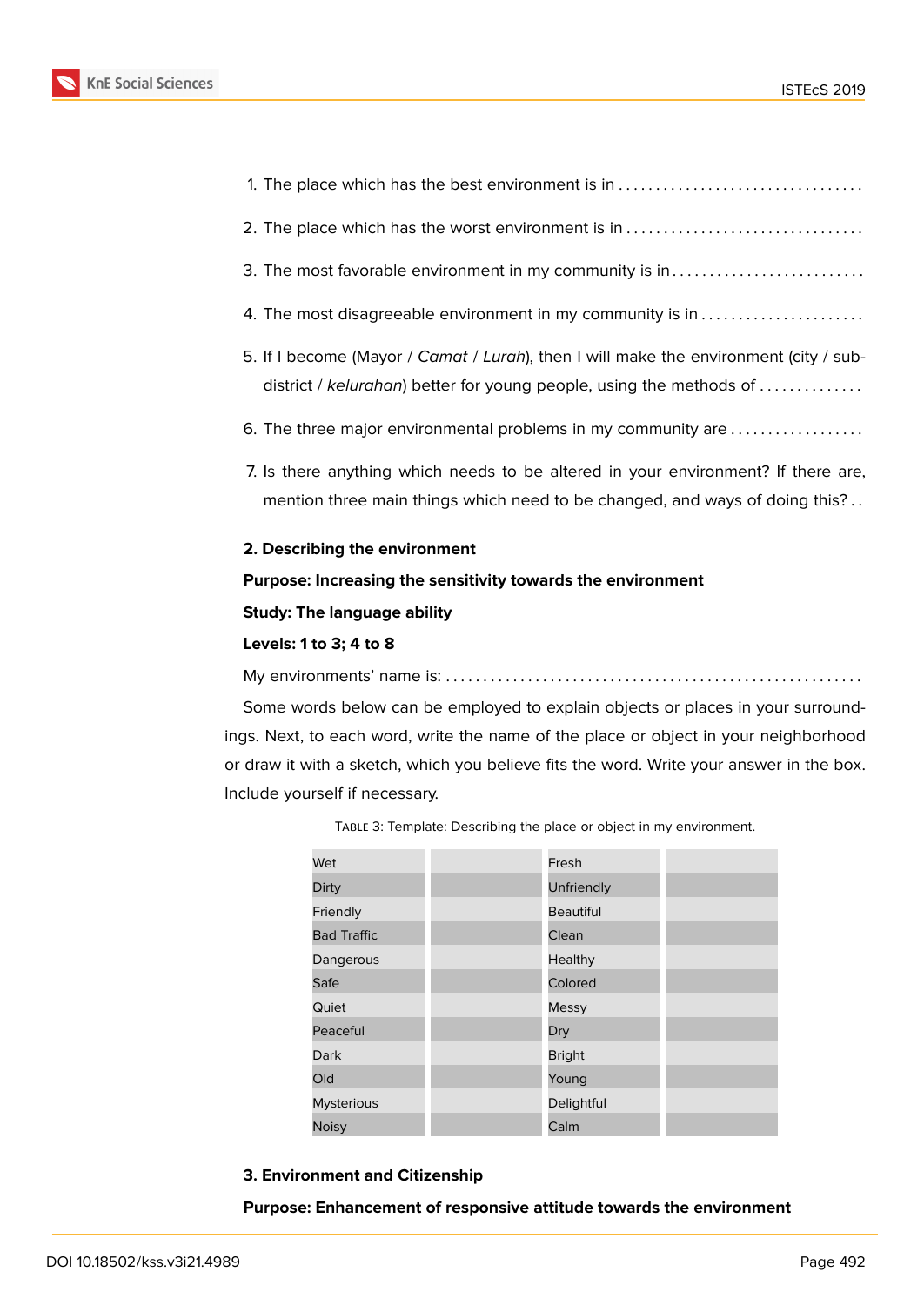

#### **Method: Observation**

#### **Study: Citizenship**

#### **Level: 4 to 8; 9 to 12**

What is the meaning of environment? Can you explain why an environment is created in your community? What is the name of your environment? What are the names for some other environments? Can you place it on the maps? What is a famous place in that area?

Select an environment in your community, to make it more focused. Ensure that your chosen location is well-known. It may start with your environment.

Divide students into groups and create large charts or schemes, with each group having its charts. Ask students to work together to complete the chart. After that, you can compare the idea.

Table 4: Template: Scheme of Environmental Problems.

| <b>Our Environment</b>                                                      |  |  |  |  |
|-----------------------------------------------------------------------------|--|--|--|--|
| Place, element, object, or the activity that you enjoy in the surroundings: |  |  |  |  |
| Problems which exist in your environment:                                   |  |  |  |  |
| Things that need to be changed or improved in your environment:             |  |  |  |  |

There are many ways of presenting information:

Select one block from your surroundings and produce a streetscape using mural paper.

- 1. Draw or use pieces of paper to incorporate buildings. Use different ingredients to make your mural more interesting and fun.
- 2. Produce a booklet about your surroundings by using information obtained from the previously made chart. Ensure that illustrations are included in it.
- 3. Come up with a fictional story in which the setting is your environment. It may be an adventure story or a mystery story.
- 4. Produce a traffic sign for your environment
- 5. Make a poster about your environment

#### **4. Designing the dream city**

#### **Purpose: Imagination, creativity, and environmental awareness**

**Method: Construction**

#### **Media: Presentation**

**Level: 3 - 6**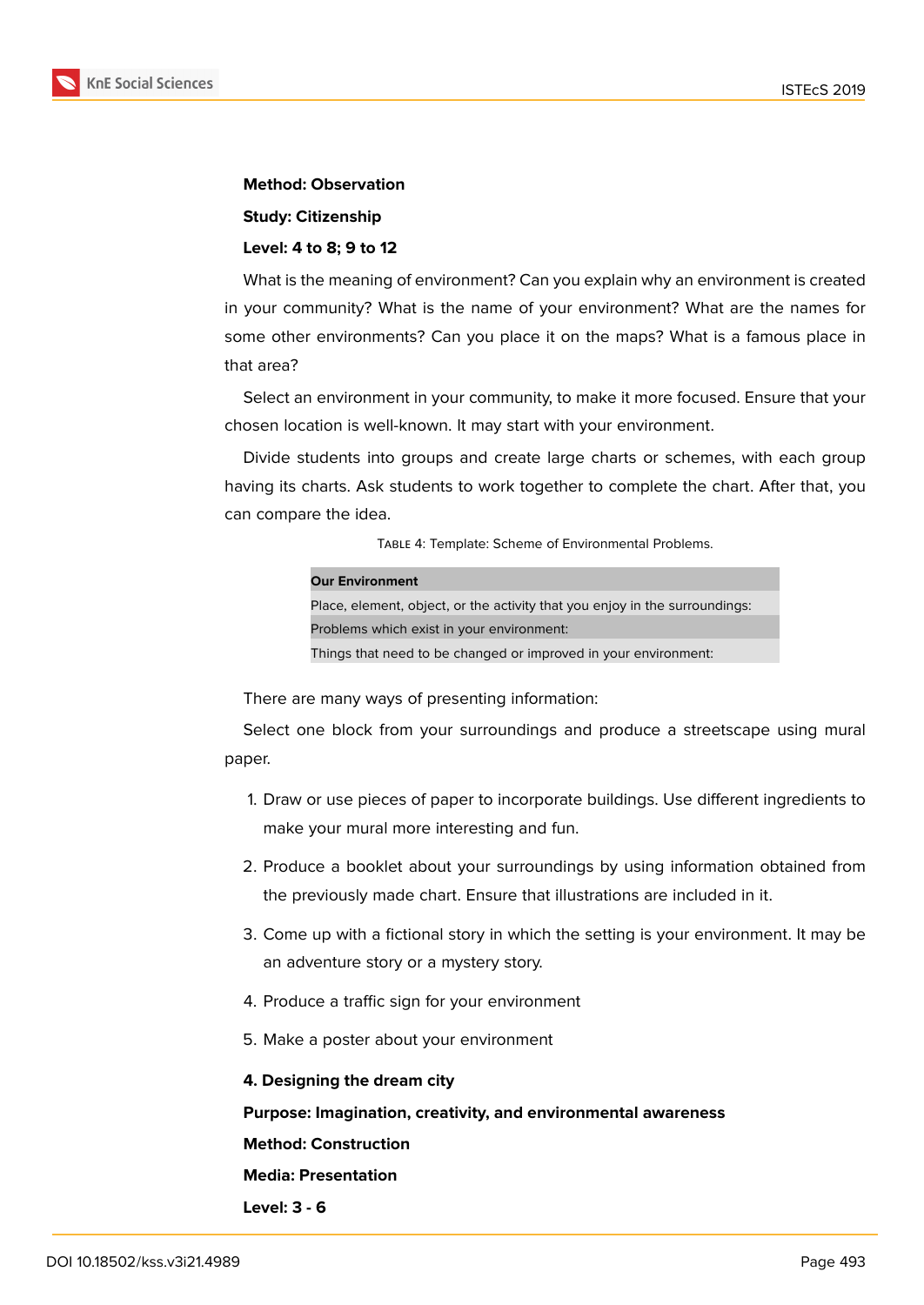#### 1. **Create an imaginary room**

Inform the students to make or draw models, or make collages, which fantasize a bedroom or any special room at home. Discuss their design. Why did they make the design and how important is it to them? What is the space limit? What material is used?

#### 2. **Create a dream house**

Materials: Glue, construction paper, markers, shoe boxes, tin foil, or cardboard. Tell the students to cut pieces from shoe cardboard to make doors, windows, and other details of the dream house. Discuss the functions, types as well as materials for doors, windows, and roofs.

Note: Houses can be large. Use refrigerators, computer boxes, or televisions.

#### 3. **Build an Environment**

Houses which have been made can be arranged into an environment. Ask students to create other buildings in the environment such as supermarkets, grocery stores, mosques, schools, etc. Ask some of the students to design other elements found in the environment, such as cars, trees, bridges, and so on. Put everything together to form an ideal environment.

### **References**

- [1] Barliana, M.S. (2018). Architecture, Spatial Behaviour, and Social Capital. Bandung: UPI Press.
- <span id="page-9-0"></span>[2] Barliana, M.S., Cahyani, D. (2014). Arsitektur, Urbanitas, dan Pendidikan Budaya Berkota. Yogyakarta.
- <span id="page-9-1"></span>[3] Karimiazeri, A., Sosari, Z.D.H., Mozhdehi, A. (2018). Reviewing the Role of Spatial Factors in Promoting Social Interactions with the Purpose of Designing a Cinematic-Cultural Complex. Civil Engineering Journal Vo. 4. No. 4 April 2018. Avalaiable online at: www.CivileJournal.org.
- <span id="page-9-2"></span>[4] Koentjaraningrat. 2009. Pengantar Ilmu Antropologi. Jakarta: Rineka Cipta
- <span id="page-9-3"></span>[5] Wuss, T. (2007). The urbanity myth [excerpts from Urbanitas (t. Ein Mythos und sein Po[tential\). The Urban Rein](www.CivileJournal.org.)ventors issue 2, November, http://www.urbanreinventors. net
- <span id="page-9-5"></span><span id="page-9-4"></span>[6] Wirth, L. (1938). Urbanism as a Way of Life. The American Journal of Sociology, Vol. 44, No. 1. ( Jul. 1938), pp. 1-24. is currently published [by The University of Chicago](http://www.urbanreinventors.net) [Pre](http://www.urbanreinventors.net)ss. available at http://www.jstor.org/